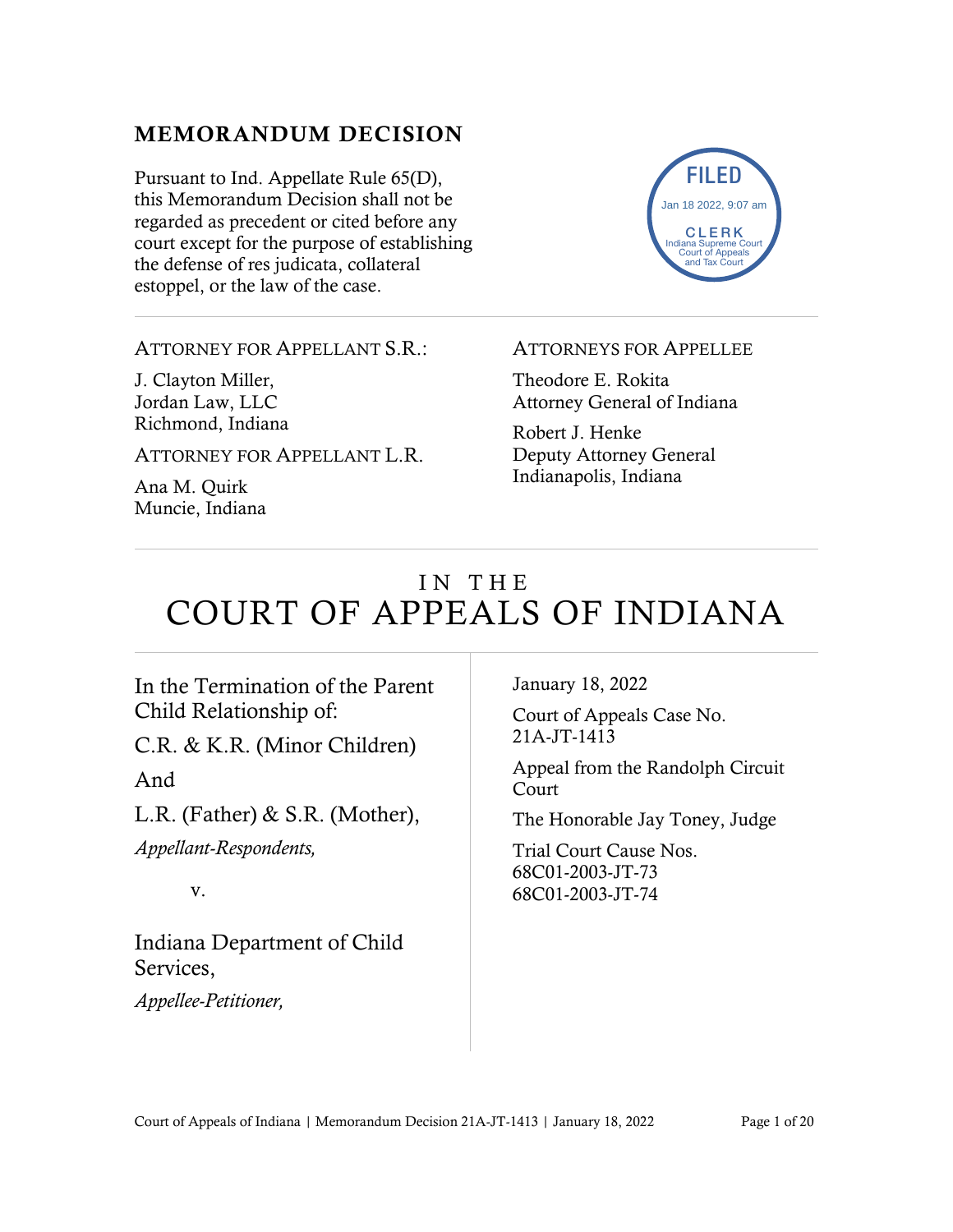#### Robb, Judge.

### Case Summary and Issue

[1] L.R. ("Father") and S.R. ("Mother") (collectively, "Parents") are the parents of C.R. and K.R. ("Children"). In August 2018, the Children were each adjudicated a child in need of services ("CHINS") and in March 2020, the Indiana Department of Child Services ("DCS") filed a petition for the involuntary termination of Parents' parental rights. On June 17, 2021, the juvenile court issued findings of fact and conclusions of law and entered a judgment terminating Parents' parental rights. Parents now individually appeal, raising multiple issues which we consolidate and restate as: (1) whether certain findings of fact made by the juvenile court were erroneous; and (2) whether sufficient evidence supported the termination of their parental rights. Concluding that any error in the juvenile court's findings is harmless and that clear and convincing evidence supports the termination, we affirm.

## Facts and Procedural History

[2] In early March 2018, the Children, both under the age of two, were left overnight with a babysitter. The babysitter was expected to return the Children the following day, but she refused to return them. Parents did not immediately attempt to retrieve the Children and after multiple days, DCS intervened and took the Children into their custody. The babysitter was arrested and tested positive for methamphetamine. At the time of their removal, the Children were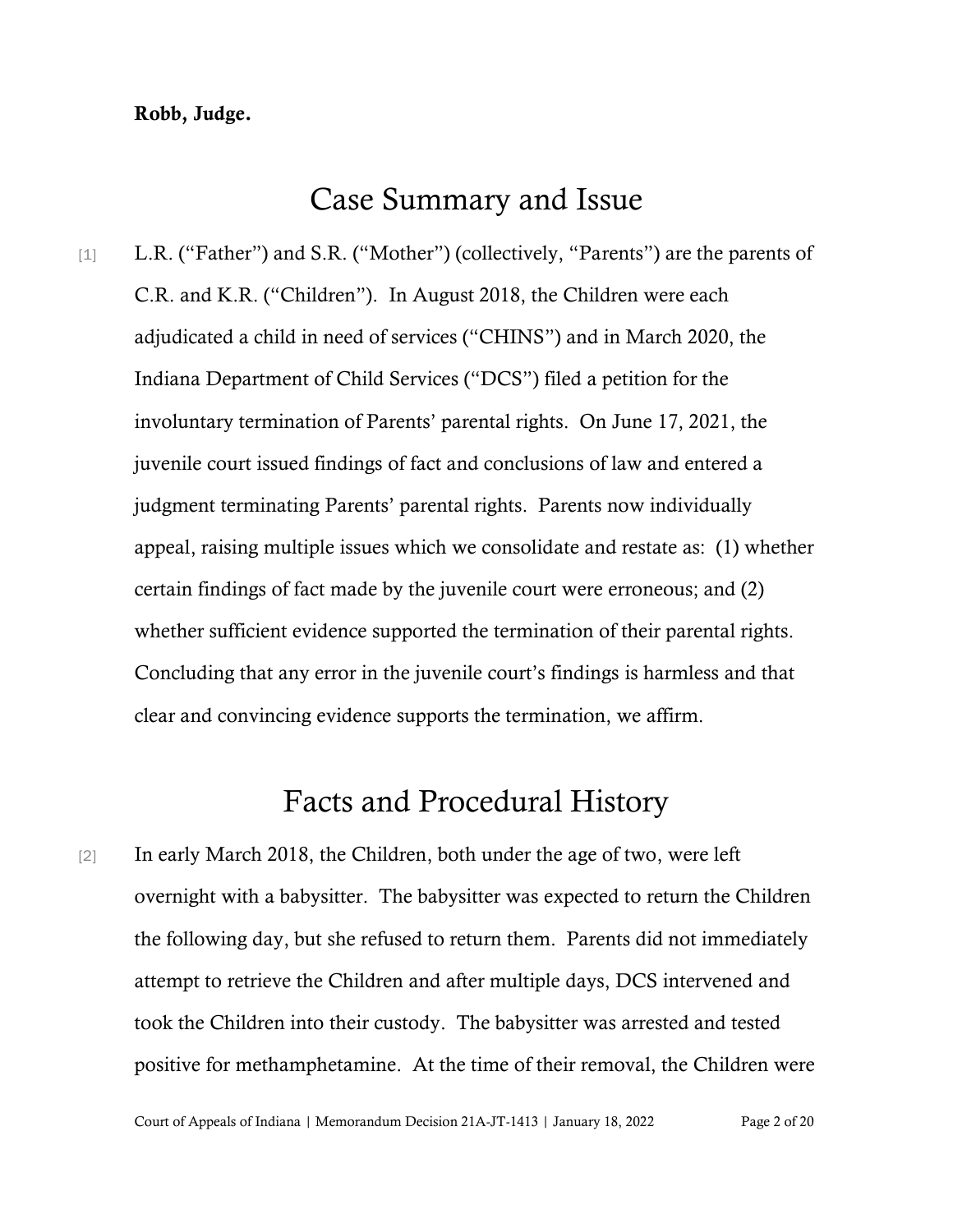unhealthy and developmentally behind. DCS evaluated the Children and recommended that they not be returned to Parents' care as Parents' home was unsafe. 1 Instead, the Children were placed into foster care where they have remained ever since.

- [3] On March 5, 2018, DCS filed a verified petition alleging the Children to be CHINS. DCS alleged that the Children's condition was impaired or endangered as a result of Parents' neglect and inability or refusal to supply the Children with necessary shelter or supervision. Further, the Children were not receiving necessary medical care for their developmental delays and recurring health concerns. In August 2018, Parents entered an admission and the Children were adjudicated CHINS.
- [4] In November 2018, the juvenile court conducted a dispositional hearing. The juvenile court ordered Parents to, among other things: enroll in any program recommended by DCS and keep all appointments; maintain suitable and safe housing; refrain from consuming any illegal, controlled substance or unprescribed medications; participate in and successfully complete an intensive family preservation program; engage in home-based counseling and demonstrate positive changes in their lives; complete a parenting assessment

 $<sup>1</sup>$  In November 2017, Parents entered an informal adjustment with DCS due to unsafe conditions in the</sup> home. At the time of the Children's removal, the informal adjustment had failed because the home remained unsafe. The home lacked basic utilities, the living conditions were poor, feces covered the floor, and multiple other children, not subject to this proceeding, were living in the home. Additionally, Parents had failed to cooperate with DCS and the Children were being left in the care of others, in addition to the babysitter mentioned above, for extended periods of time.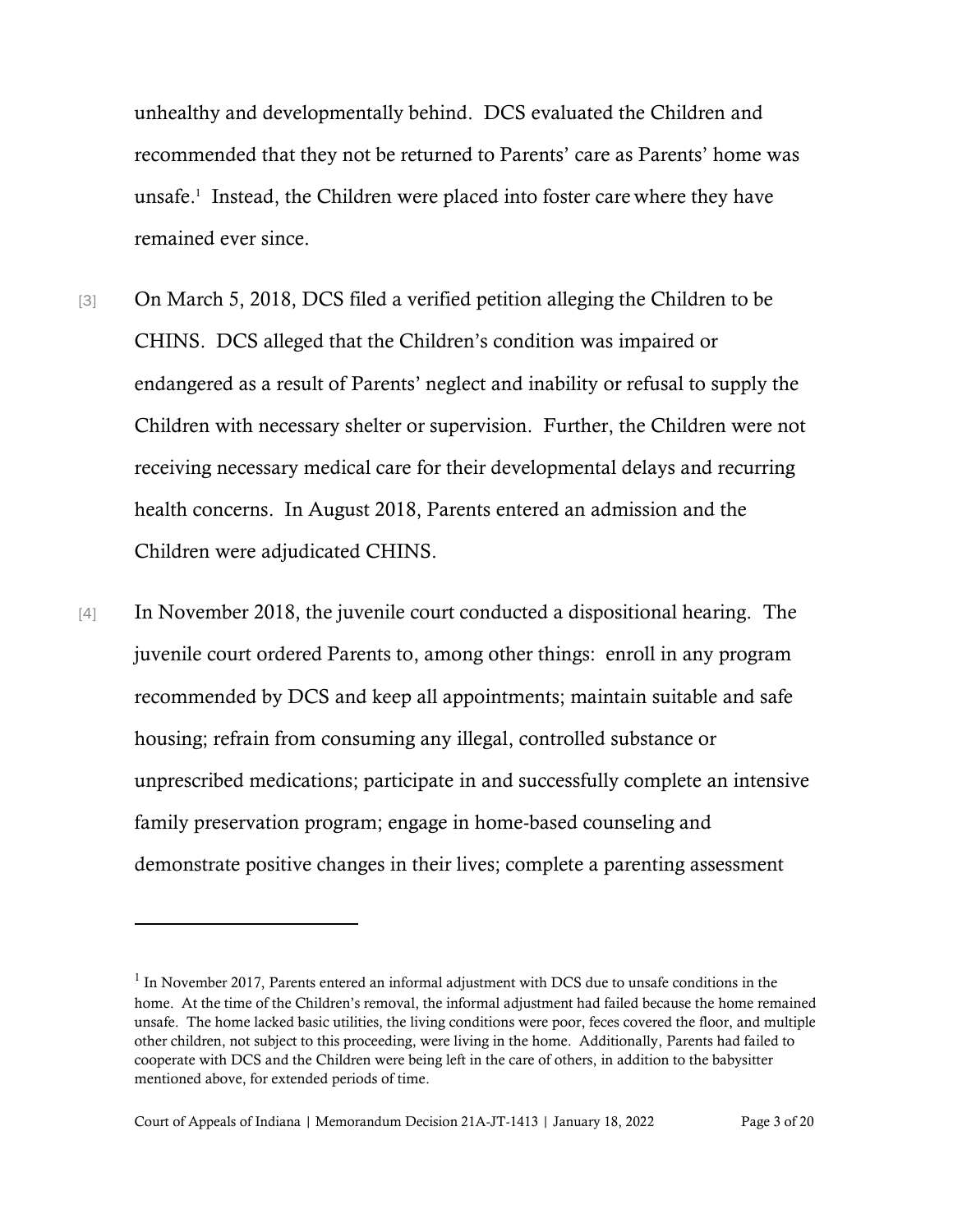and all subsequent recommendations including parenting classes, home-based counseling, and other counseling services; complete a substance abuse assessment and follow all treatment recommendations; submit to random drug screens; complete a psychological evaluation and successfully complete any recommendations; meet all personal medical and mental health needs; and attend all visits. Mother was also ordered to meet with medical/psychiatric personnel and take all prescribed medications as ordered. The permanency plan was reunification.

- [5] Between December 2018 and October 2019, Parents were found mostly compliant with the case plan, however, Parents failed to resolve the home conditions and engage in many services. Specifically, home conditions fluctuated between acceptable and very cluttered, dirty, and unsafe. Parents failed to apply lessons learned in home-based services regarding home upkeep and budgeting.
- [6] Although Parents regularly attended visits, they were not fully compliant with visitations, sometimes cancelling or failing to appear. When Parents did attend visits, Mother disengaged and at one point told DCS that she did not want to be alone with the Children, she could not handle the Children by herself, and she no longer wanted visits. Although Father performed better during visits, he was unable to connect with the Children or develop a significant relationship. Parents had to be reminded to supervise the Children or follow after the Children when they left the room or followed others out the door. Parents were

Court of Appeals of Indiana | Memorandum Decision 21A-JT-1413 | January 18, 2022 Page 4 of 20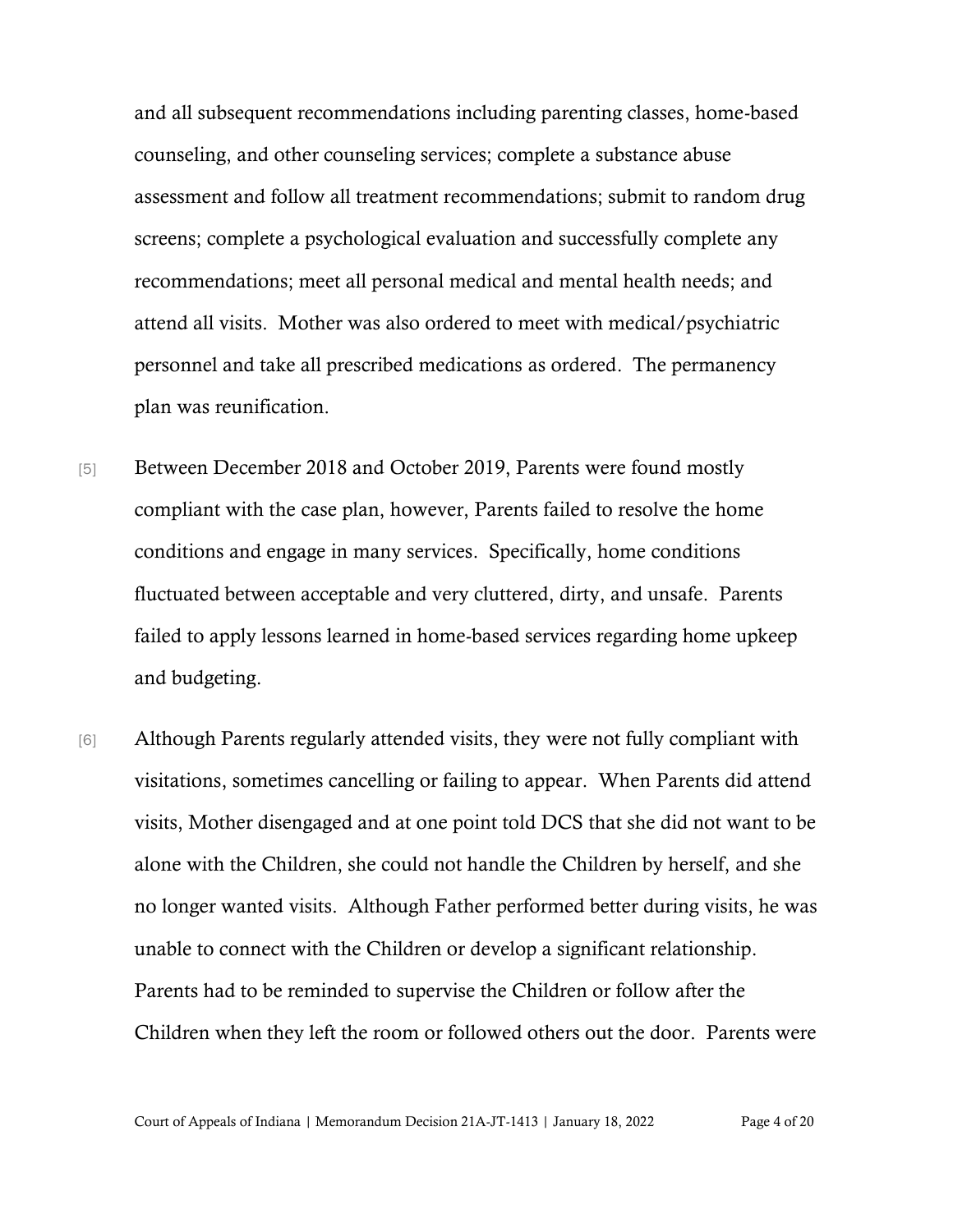never granted unsupervised visitations and their visits were reduced from two per week to one per week due to non-compliance.

- [7] Further, Parents refused to engage in parenting assessments as directed by DCS or counseling despite open referrals. Although Parents submitted to psychological evaluations, they refused to follow any recommendations. Specifically, Parents refused therapy and Mother refused medication for her diagnosed Bi-Polar disorder. DCS attempted to encourage Mother to take the medication, but Mother would not engage the topic. Mother also struggled with substance abuse and repeatedly tested positive for opioids.<sup>2</sup>
- [8] In November 2019, the permanency plan was changed from reunification to adoption with a concurrent plan for reunification. Following the changed permanency plan, Parents' compliance remained inconsistent. Home conditions were unsafe, including conditions both inside and outside of the house, and Parents continued to show an inability to supervise and connect with the Children during visits. Parents remained noncompliant with services offered and would not cooperate with DCS unless directed by their attorney. Mother continued to abuse substances and Father provided Mother with transportation and money to purchase drugs. Father also spent significant time making excuses to DCS for Mother's behavior.

<sup>&</sup>lt;sup>2</sup> During the CHINS proceedings, Mother tested positive for opioids and/or THC on twenty-one of forty-six drug screens.

Court of Appeals of Indiana | Memorandum Decision 21A-JT-1413 | January 18, 2022 Page 5 of 20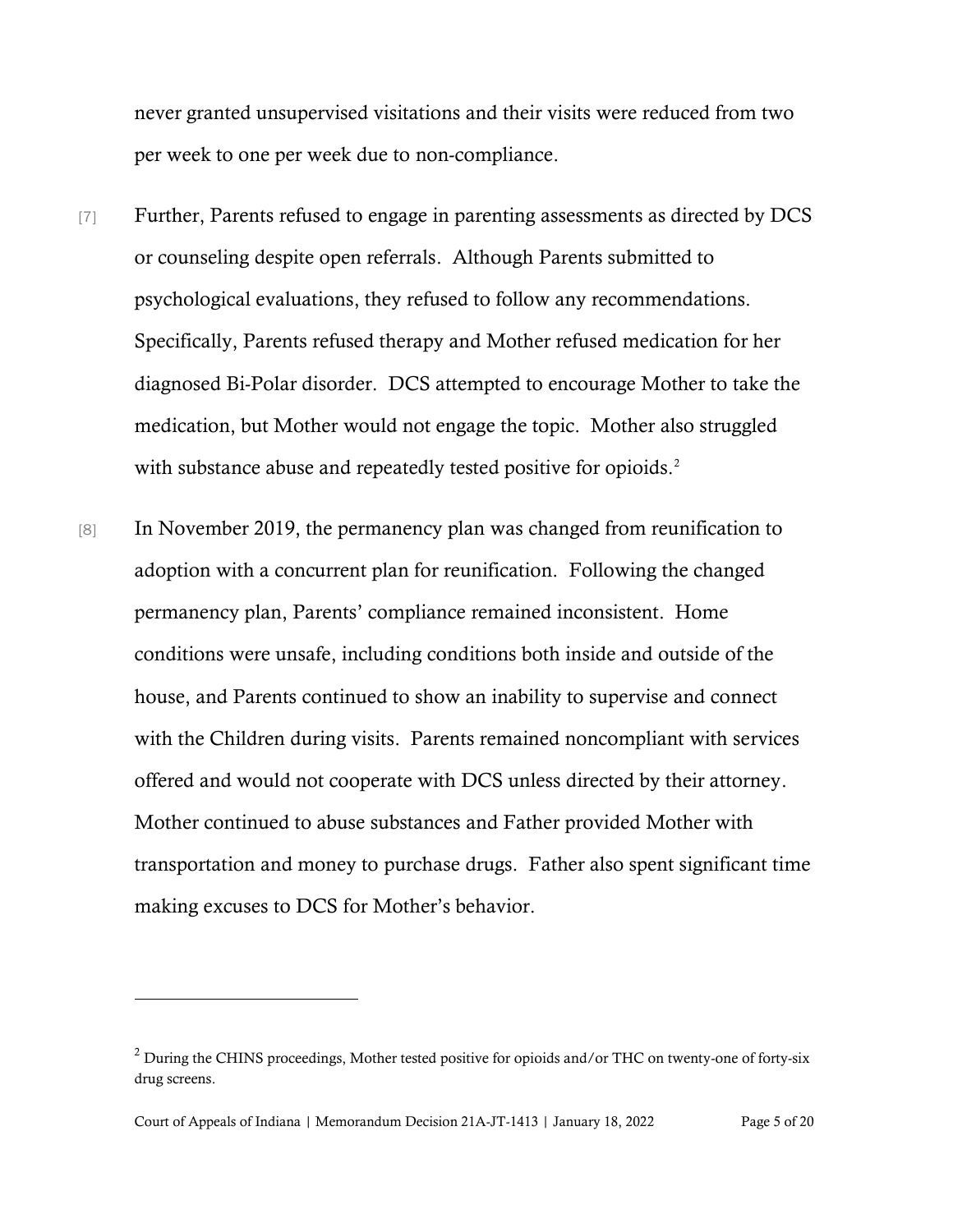- [9] On March 24, 2020, DCS filed a verified petition to involuntarily terminate Parents' parental rights. A fact-finding hearing began on July 22, 2020, and due to a number of continuances, was concluded on March 11, 2021. At the hearing, DCS offered extensive testimony regarding Parents' neglect of the Children, <sup>3</sup> Children's removal, and Parents' non-compliance with the Children's case plan.
- [10] Homebased caseworker Karla Eberle opined that Parents spent two years not complying with the services offered. She indicated that recommendations were not followed, home conditions would improve and then fall apart, and ultimately, that conditions never changed throughout the duration of the CHINS proceedings. Eberle believed that it would be a "struggle" for Parents to remedy conditions and provide a safe home for the Children. Transcript of Evidence, Volume 2 at 181. Eberle, Family Case Manager ("FCM") Stephanie Leffel, and FCM Brittany Duffer each indicated that termination of parental rights was in the best interest of the Children.
- [11] The Children's foster father testified regarding the Children's current condition. He indicated that the Children were well adjusted and up to date on their developmental milestones. He also testified regarding the impact visitations had on the Children. The Children were cautious and anxious prior to visits with Parents. During in-person visits, C.R., who was potty-trained, would have

 $3$  Evidence was also provided indicating that DCS had received numerous reports of neglect from members of the community regarding these and the other children living with Parents dating back to 2014.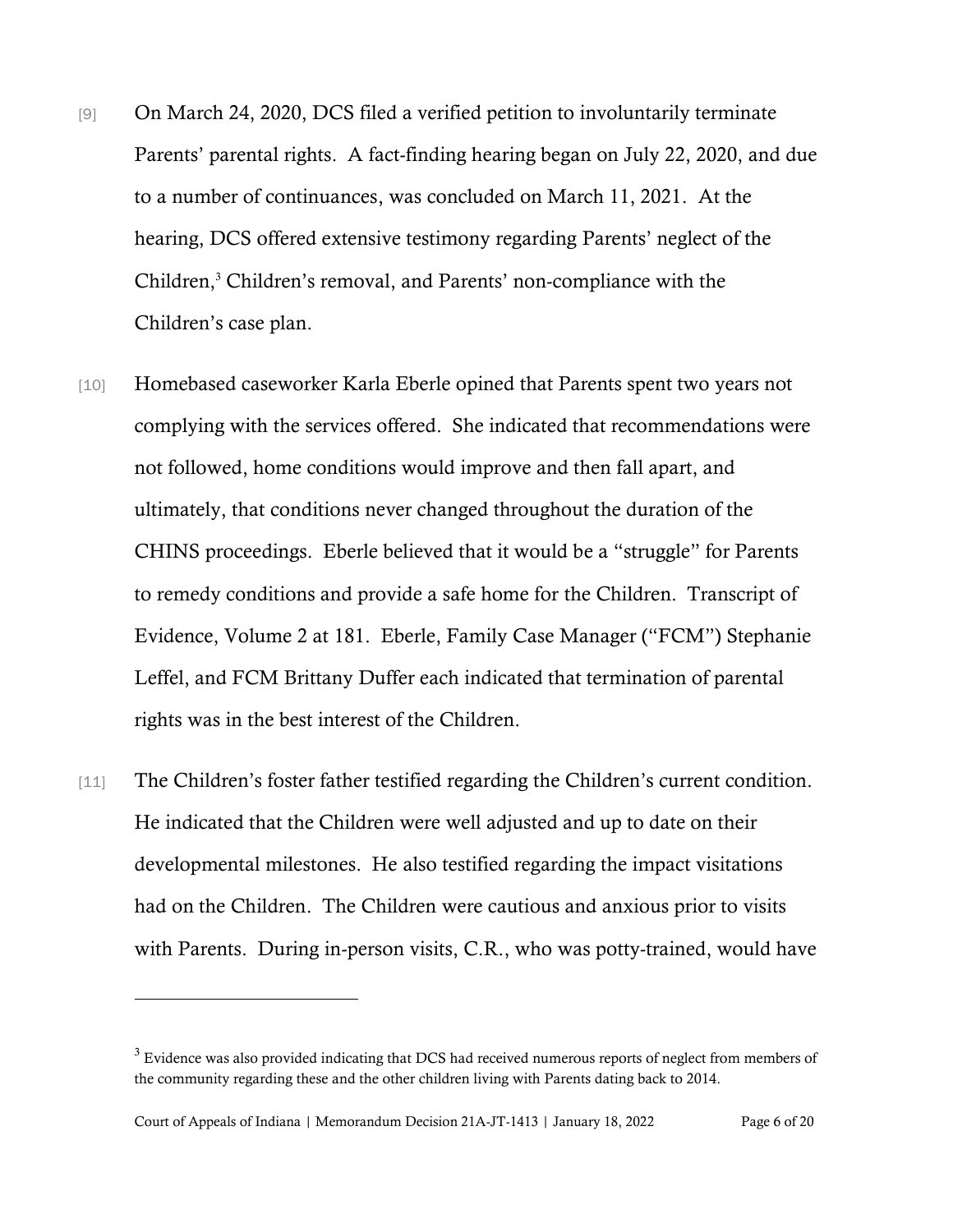accidents. During virtual visits, the Children would attempt to hide, run, or turn off the computer. After visits, the Children would be clingy, whiney, struggle to communicate, and refuse to cooperate. C.R. would pick at her skin until it bled and reverted back to the use of diapers. K.R. would become agitated and bang his head against objects. The foster father testified that when visits did not occur for any length of time, these issues would disappear and that the Children did not exhibit the same behaviors when around other people. FCMs Leffel and Duffer echoed the foster father's testimony.

[12] In their defense, Parents offered testimony from Father. He testified that he has been compliant with the Children's case plan and is now in therapy, voluntarily entered alcohol abuse treatment, and has requested help with anger management. He articulated that Mother is taking her medications, Parents have completed a parenting assessment, and the family is in therapy. However, these changes did not begin until after the first date of the fact-finding hearing in July 2020 and some were as recent as two- and one-half weeks prior to his March 2021 testimony. When asked why it had taken so long to engage in services, he indicated that DCS had not entered referrals with the service providers. However, FCM Duffer testified that numerous referrals had been open throughout the case. <sup>4</sup> Further, she indicated that other referrals had not been made until after the fact-finding hearing began because Parents had

<sup>&</sup>lt;sup>4</sup> The juvenile court found that forty-four referrals had been open for the family since November 2017.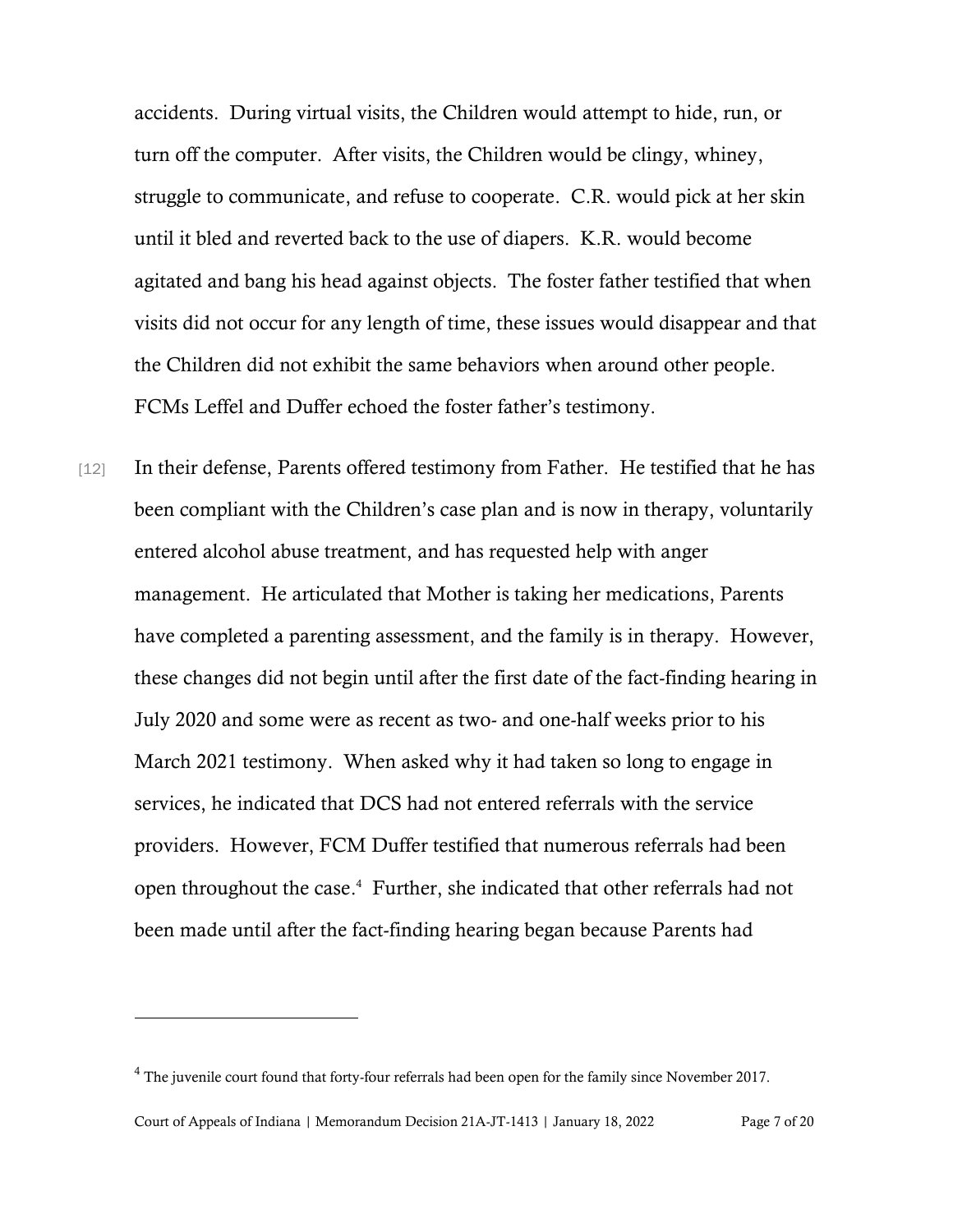outright refused specific services until the fact-finding hearing started in July 2020.

[13] On June 17, 2021, the juvenile court issued findings of fact and conclusions of law and entered a judgment terminating Parents' parental rights. Parents now appeal.

# Discussion and Decision

## I. Standard of Review

- [14] The right of a parent to establish a home and raise their children is protected by the Fourteenth Amendment to the United States Constitution. *S.S. v. Ind. Dep't of Child Servs.*, 120 N.E.3d 605, 609 (Ind. Ct. App. 2019). Nevertheless, the law provides for termination of these constitutionally protected rights when parents are unable or unwilling to meet their parental responsibilities. *Id*. When reviewing the termination of parental rights, we do not reweigh the evidence or judge the credibility of witnesses. *K.T.K. v. Ind. Dep't of Child Servs.*, 989 N.E.2d 1225, 1229 (Ind. 2013). Rather, we consider only the evidence and reasonable inferences that support the judgment of the juvenile court. *Id*.
- [15] The juvenile court entered findings of fact and conclusions of law as required by Indiana Code section 31-35-2-8(c). This court will not set aside the decision unless it is clearly erroneous. *In re E.M.*, 4 N.E.3d 636, 642 (Ind. 2014). In determining whether a decision is clearly erroneous, we apply a two-tiered standard of review. *S.S.*, 120 N.E.3d at 609. First, we must decide whether the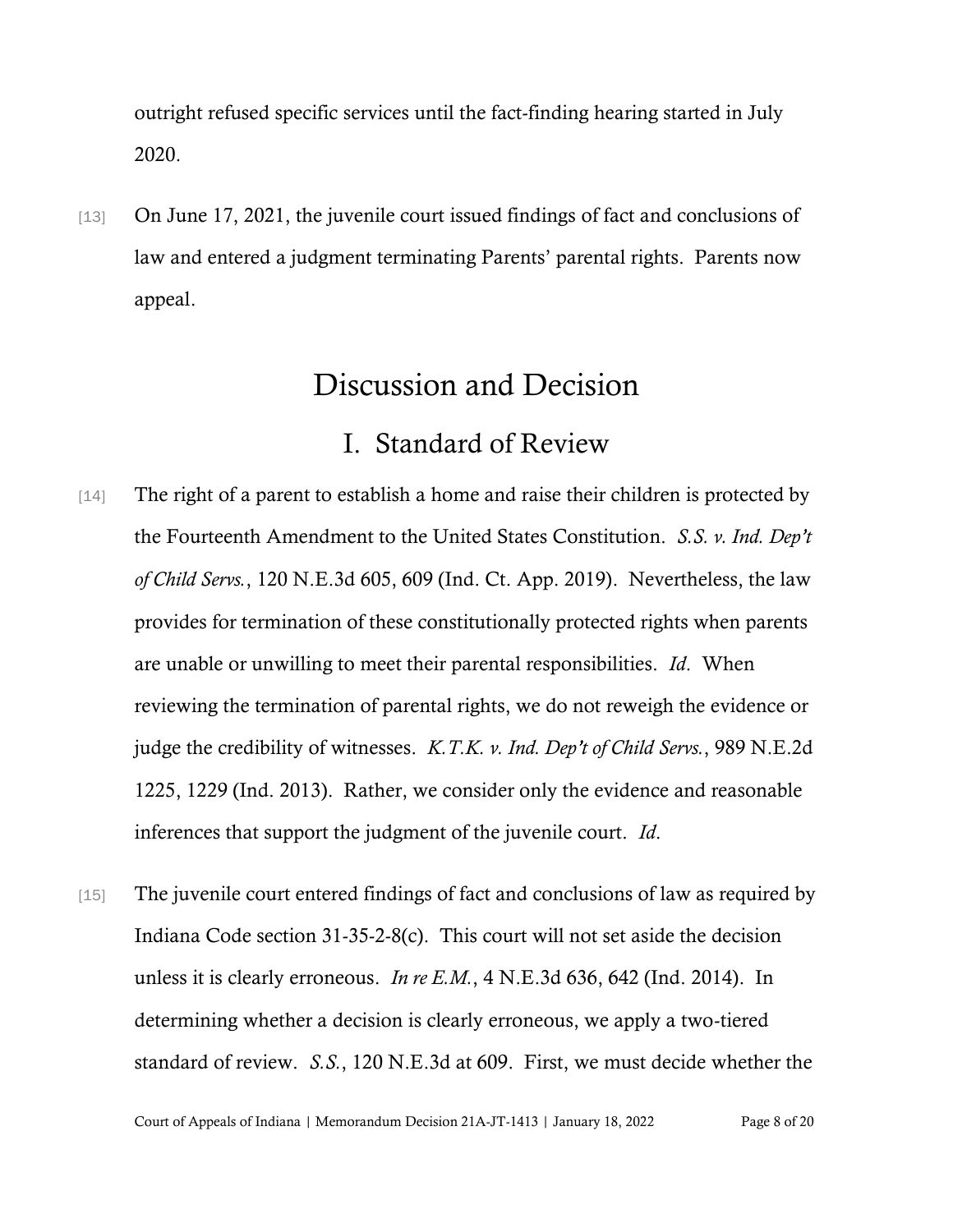evidence supports the findings, and second, whether the findings support the judgment. *Id*. Findings are clearly erroneous when the record contains no facts to support them either directly or by inference. *Id*. A judgment is clearly erroneous if a review of the record leaves us with a firm conviction that a mistake has been made. *In re J.W.*, 779 N.E.2d 954, 959 (Ind. Ct. App. 2002), *trans. denied*.

#### II. Findings of Fact

- [16] Mother, individually, challenges five of the juvenile court's findings of fact as unsupported by the evidence.<sup>5</sup> Specifically, Mother challenges findings 14, 16, 17, 46, and 53.<sup>6</sup> We accept the remaining unchallenged findings as true. *Madlem v. Arko*, 592 N.E.2d 686, 687 (Ind. 1992).
- [17] Findings 14 and 16 indicate that in March and October 2019, Parents were found to be mostly compliant with the Children's case plan. *See* Order on Fact-Finding Hearing at 2. Meanwhile, finding 53 indicates that Parents have made minimal progress on the underlying CHINS case. *See id*. at 5. Mother argues that Parents cannot simultaneously be mostly compliant and failing to make progress on the Children's case plan. Therefore, Mother argues, at least one of these findings must be clearly erroneous. However, findings 14 and 16 are

 $<sup>5</sup>$  Father does not challenge any of the juvenile court's findings.</sup>

<sup>&</sup>lt;sup>6</sup> Mother also challenges findings 54 through 56. However, these findings are the juvenile court's conclusions of law as to whether DCS proved the elements necessary for termination of Parents' parental rights. We address these conclusions of law independently below.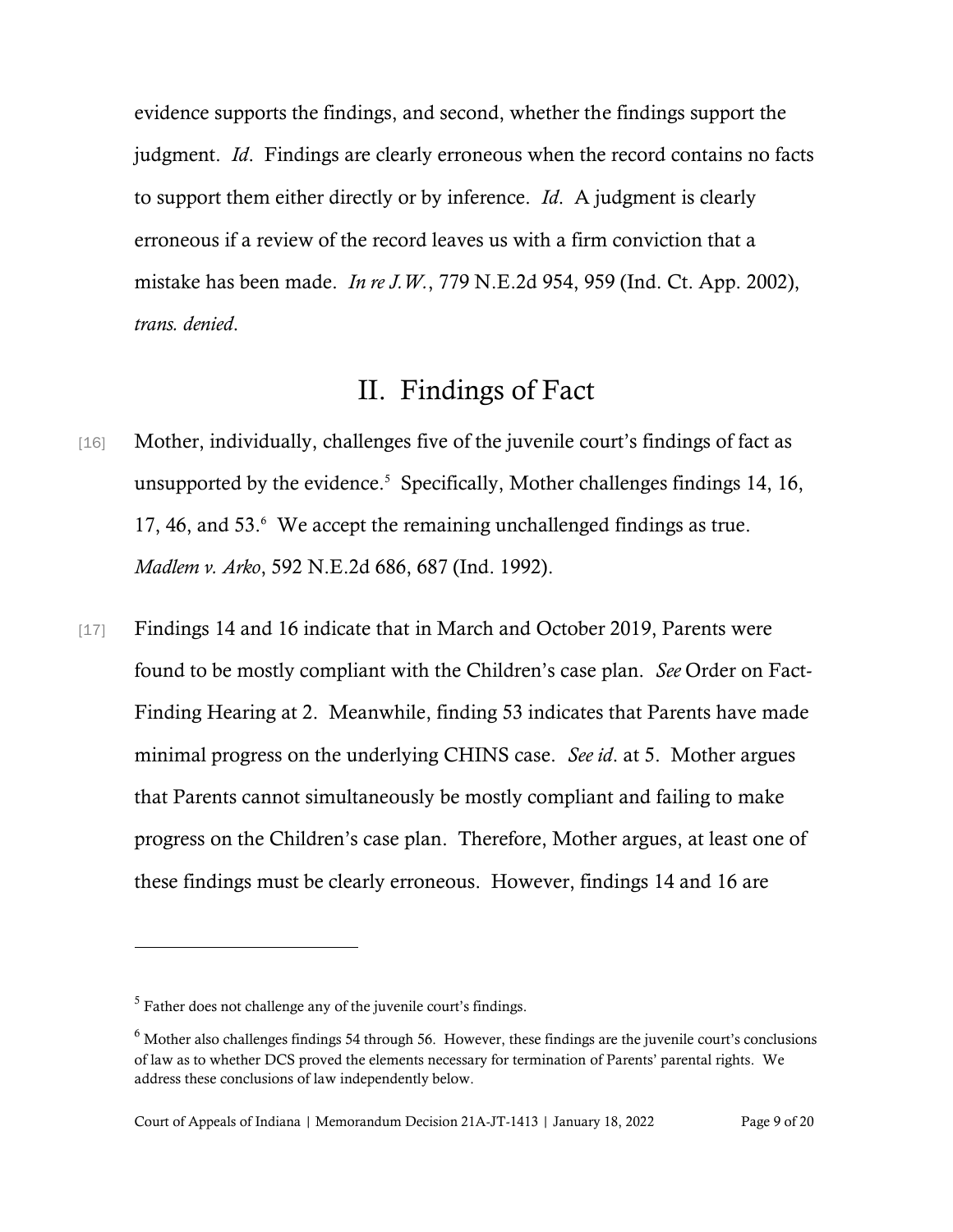referencing compliance as of twenty-four and seventeen months prior to the conclusion of the fact-finding hearing. Meanwhile, finding 53 is an overall assessment of Parents' compliance as of the end of fact-finding hearing. Although it is true that at review hearings in March and October 2019, Parents were found to be mostly compliant with the CHINS proceedings, extensive testimony was presented at the subsequent fact-finding hearing highlighting that Parents never progressed further. Indeed, visits never improved to unsupervised, visit time was reduced because Parents failed to comply, Parents failed to fully engage in services, Mother never addressed her drug problem, Father enabled Mother's drug problem, and Mother refused to seek help with her Bi-Polar disorder. These findings can co-exist and are supported by the record.

[18] Finding 17 provides: "The Court further changed the permanency plan for the Children from Adoption, with a concurrent plan of Reunification to only Adoption, pursuant to the Order on Periodic Case Review filed July 8, 2020, in the underlying CHINS cases." *Id*. at 2. Mother argues that nothing in the record verifies the information in the July 2020 order. DCS confirms that Mother is correct. *See* Consolidated Brief of Appellee Indiana Department of Child Services at 37. However, Mother does not contend that the plan was not in fact changed and other evidence in the record supports the finding that the permanency plan had changed to adoption only at some point. At the factfinding hearing, FCM Leffel and FCM Duffer each testified that it was in the Children's best interest to be adopted. *See* Tr., Vol. 2 at 57, 107-08. FCM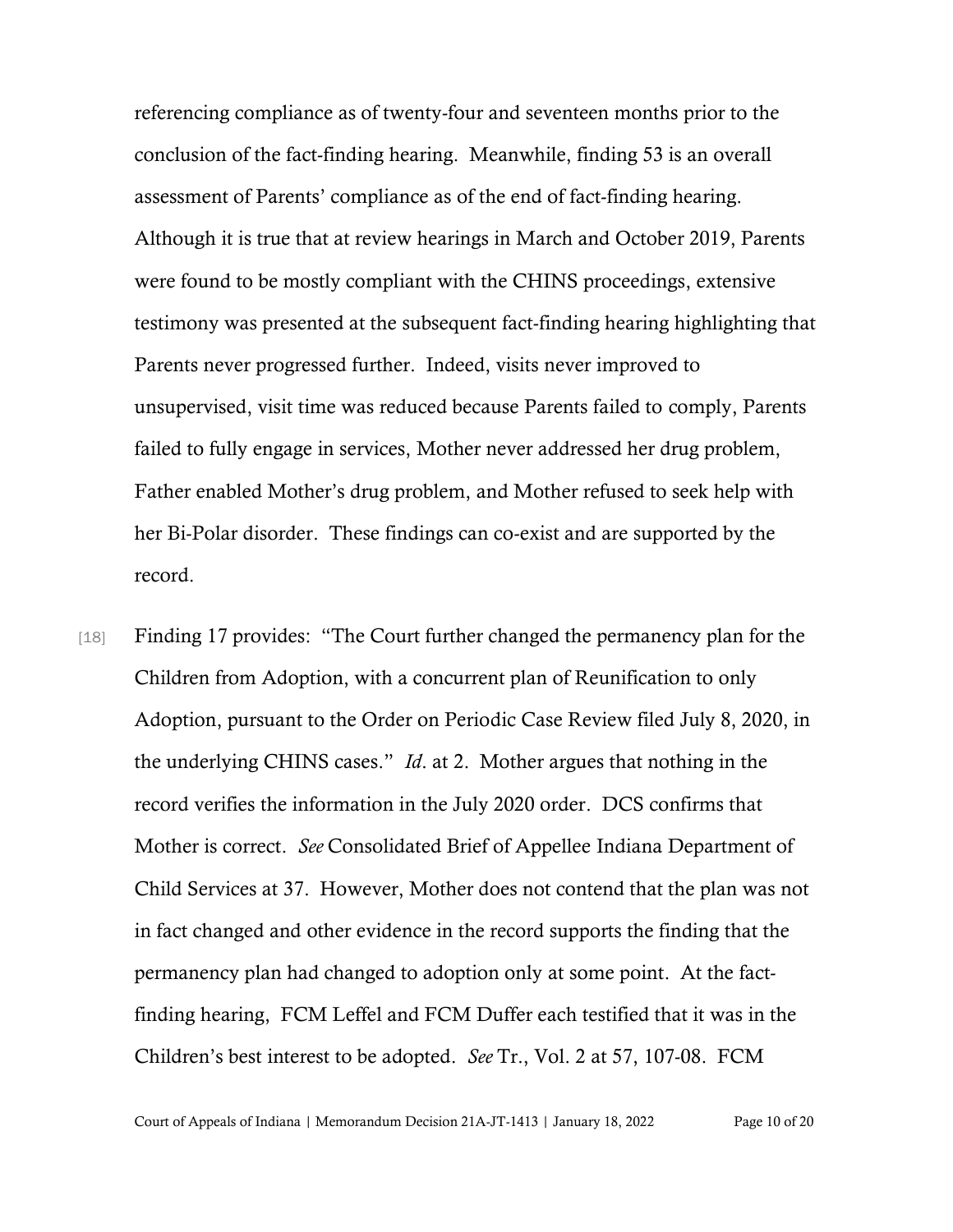Duffer further testified that it was DCS' intention to pursue adoption. *See id*. at 132. Therefore, we conclude finding 17 did not prejudice Parents and results in harmless error. *See In re B.J.*, 879 N.E.2d 7, 20 (Ind. Ct. App. 2008) (indicating that an erroneous finding did not prejudice the mother because it was surplusage to evidence found in the record), *trans. denied*.

- [19] Finding 46 provides: "The Department of Child Services hotline has received over fifty (50) reports, from different members of the community, regarding abuse/neglect of the children who remain in the home with Parents." *See*  Order on Fact-Finding at 5. Mother does not argue that there is not evidence of these reports in the record. In fact, the existence of these reports was testified to multiple times during the fact-finding hearing. *See* Tr., Vol. 2 at 33, 116, 207, and 212; *see also* Tr., Vol. 3 at 53-55. Instead, Mother argues that this finding is prejudicial because the vast majority of these reports are unsubstantiated. Although Mother is correct that many of these claims were unsubstantiated, there is evidence in the record showing that Parents have been the subject of numerous substantiated reports of neglect of the children living in their home since 2014. As a result, we conclude that Parents were not prejudiced by this finding and any resulting error is harmless. When an erroneous finding does not call into question the court's conclusion in light of the other evidence presented and findings made, we will not reverse. *Matter of A.C.B.*, 598 N.E.2d 570, 573-74 (Ind. Ct. App. 1992).
- Court of Appeals of Indiana | Memorandum Decision 21A-JT-1413 | January 18, 2022 Page 11 of 20 [20] Ultimately, Mother's argument asks this court to reweigh evidence which we will not do. *Bester v. Lake Cnty. Off. of Fam. & Child.*, 839 N.E.2d 143, 149 (Ind.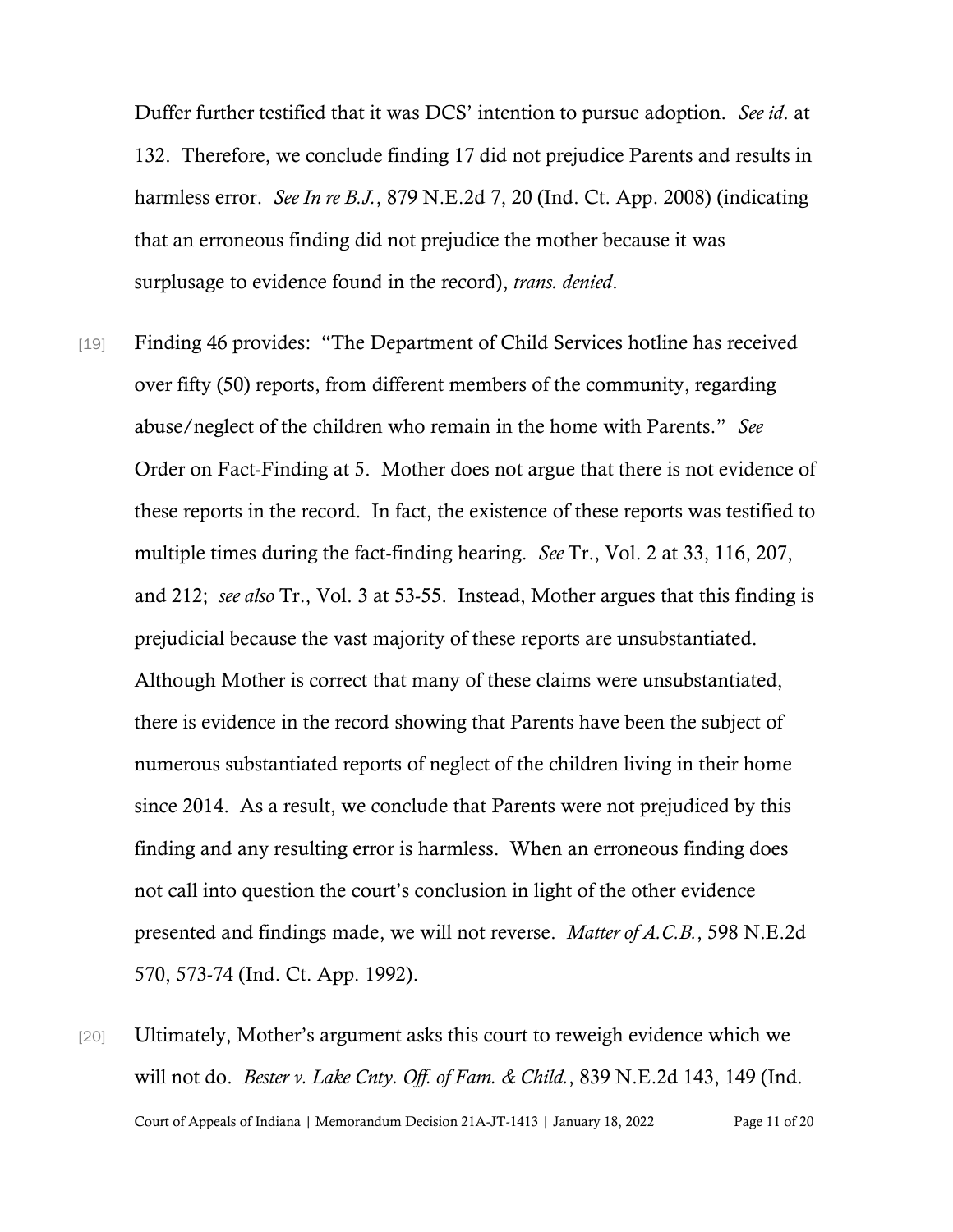2005). We conclude there is evidence to support findings 14, 16, and 53. To the extent that findings 17 and 46 are erroneous, they did not prejudice Parents as they are not the sole basis for the juvenile court's ultimate determination to terminate Parents' parental rights and therefore, any error is harmless. As a result, we now turn to Parents' challenge to the sufficiency of the juvenile court's conclusions.

### III. Statutory Framework

[21] The involuntary termination of parental rights is designed as a last resort when all other reasonable efforts have failed. *S.S.*, 120 N.E.3d at 609. To terminate parental rights, Indiana Code section 31-35-2-4(b)(2) provides the State must prove, in relevant part:

(A) that one (1) of the following is true:

(i) The child has been removed from the parent for at least six (6) months under a dispositional decree.

\* \* \*

(iii) The child has been removed from the parent and has been under the supervision of a local office or probation department for at least fifteen (15) months of the most recent twenty-two (22) months, beginning with the date the child is removed from the home as a result of the child being alleged to be a child in need of services or a delinquent child;

(B) that one (1) of the following is true: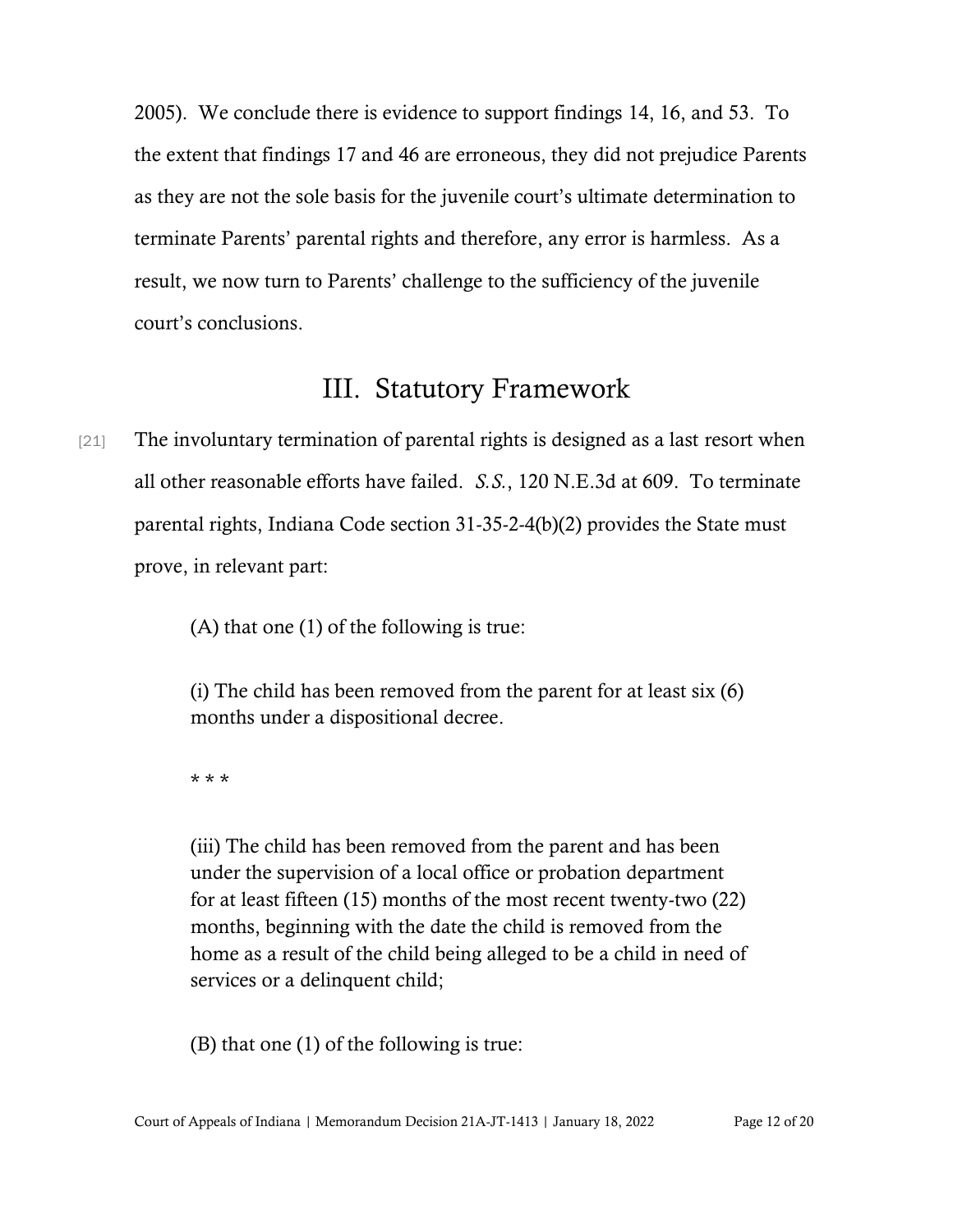(i) There is a reasonable probability that the conditions that resulted in the child's removal or the reasons for placement outside the home of the parents will not be remedied.

(ii) There is a reasonable probability that the continuation of the parent-child relationship poses a threat to the well-being of the child

\* \* \*

(C) that termination is in the best interests of the child; and

(D) that there is a satisfactory plan for the care and treatment of the child.

- [22] The State must prove each element by clear and convincing evidence. *K.T.K.*, 989 N.E.2d at 1231; *see also* Ind. Code § 31-34-12-2. Because the provisions of Indiana Code section 31-35-2-4(b)(2)(B) are written in the disjunctive, DCS need only prove one of those statutory elements. *S.S.*, 120 N.E.3d at 610. If the juvenile court finds the allegations are true, the parent-child relationship shall be terminated. Ind. Code  $\S$  31-35-2-8(a).
- [23] On appeal, Parents challenge the juvenile court's determination that there is reasonable probability that conditions that resulted in the Children's removal or the reasons for placement outside the home of Parents will not be remedied. Parents also argue that the termination is not in the best interests of the Children. We address each argument in turn.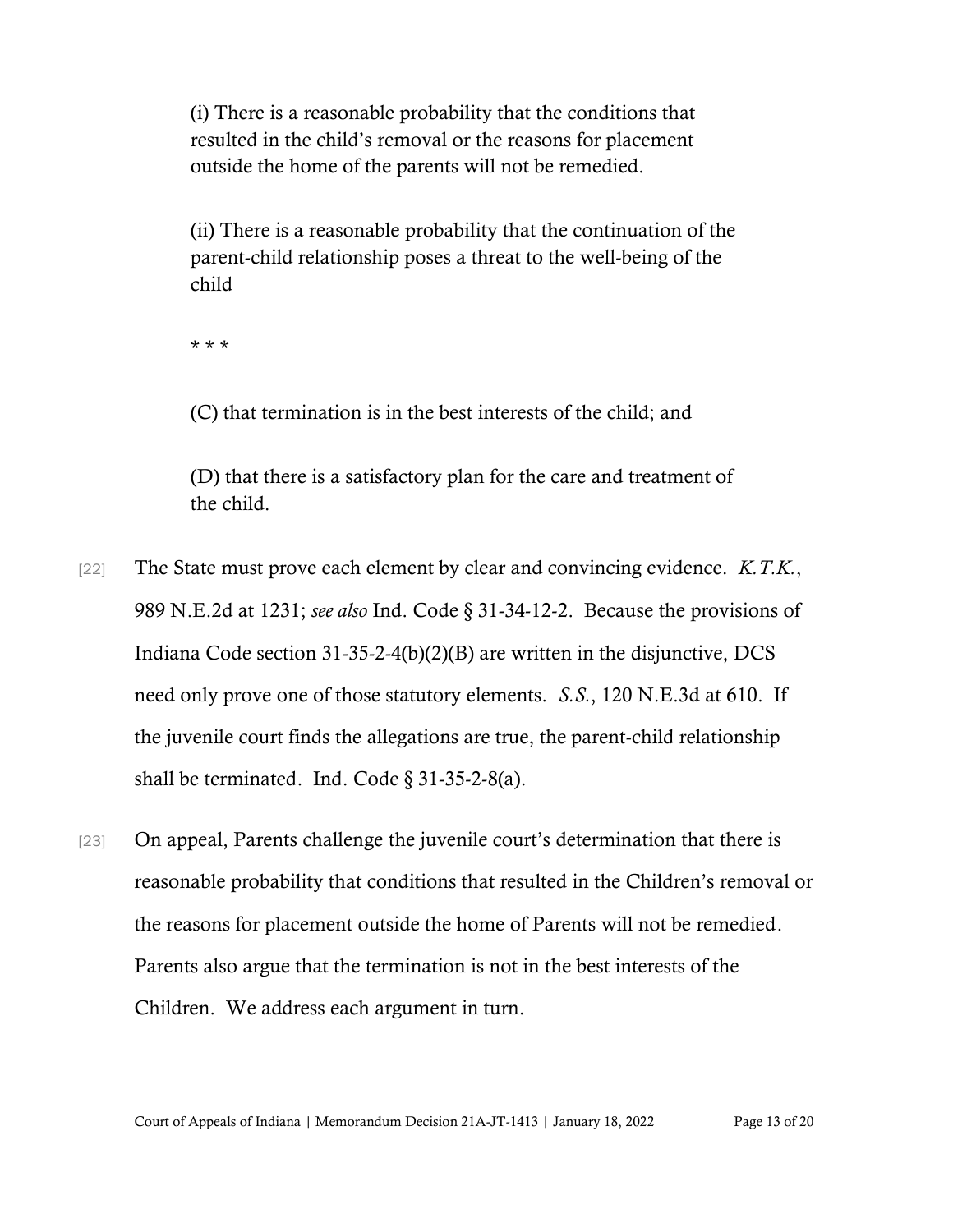#### A. Remedy of Conditions Resulting in Removal

- [24] To determine whether the conditions resulting in a child's removal will not be remedied, we conduct a two-step analysis. *In re E.M.*, 4 N.E.3d at 642-43. First, we identify the conditions that led to removal. *Id*. at 643. Second, we determine whether a reasonable probability exists that those conditions will not be remedied. *Id*.
- [25] When considering whether there is a reasonable probability that the conditions will not be remedied, we evaluate a parent's fitness as of the time of the termination proceeding while taking into account evidence of changed circumstances. *S.S.*, 120 N.E.3d at 610. However, habitual patterns of conduct and engagement in services offered by DCS may also be considered. *Id*. Ultimately, past patterns may be considered the best predictor of future behavior. *In re E.M.*, 4 N.E.3d at 643.
- [26] Here, the Children were removed from Parents' care in March 2018 due to unsafe living conditions. Parents' home exhibited poor living conditions, had feces on the floor, and lacked basic utilities. Since March 2018, the record demonstrates that Parents' home has continued to be in varying states of disarray. Although there have been times when the home has improved, it has never stayed that way. Where there are only temporary improvements and a pattern of conduct shows no overall progress, the juvenile court may conclude that problematic conditions will not improve. *In re Involuntary Termination of Parent Child Relationship of A.H.*, 832 N.E.2d 563, 570 (Ind. Ct. App. 2005).

Court of Appeals of Indiana | Memorandum Decision 21A-JT-1413 | January 18, 2022 Page 14 of 20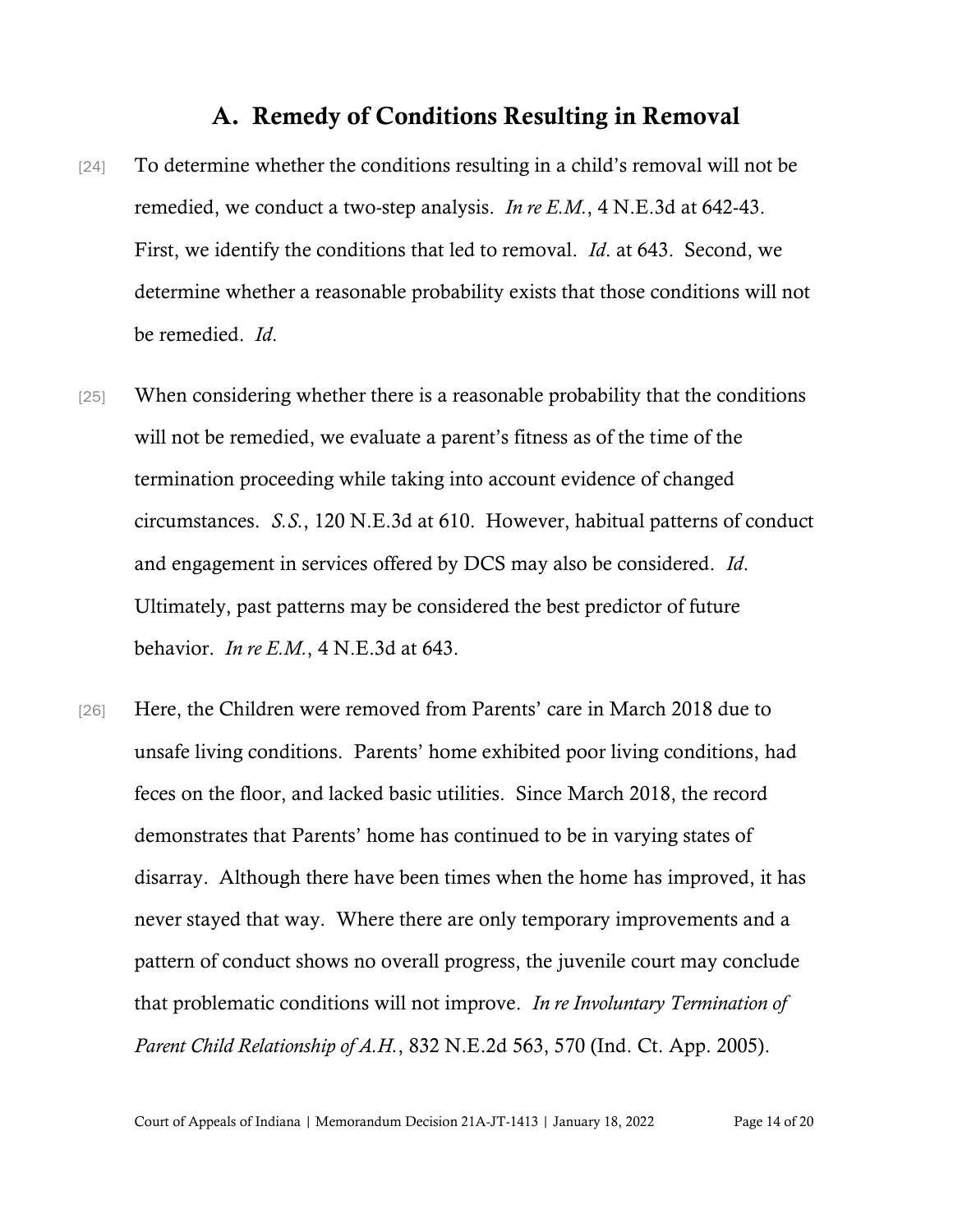Eberle, who had been helping Parents with home organization and cleaning since 2018, testified that the home was usually very cluttered, dirty, and dangerous. She indicated that trash and food would be strewn about the home, medicine bottles would be on the floor, and the occupants of the home would eat on the floor. Home conditions were like this "nearly every time" Eberle was present. Tr., Vol. 2 at 163. Such an habitual inability to maintain a safe and suitable home environment is not indicative of an ability to remedy the conditions that led to the Children's removal.

[27] Additionally, the Children were also removed, in part, due to neglect. Parents would leave the Children in the custody of others for extended periods of time. Indeed, at the time the Children were taken into DCS' custody, they were not being cared for by Parents. Rather, Parents had left the Children for several days with a babysitter who refused to return the Children and subsequently tested positive for methamphetamine. Nevertheless, since 2018, Parents have failed to exhibit signs that such neglect might be remedied in the future. During supervised visits Parents struggled to both supervise and engage with the Children. Both Parents had to be regularly reminded to pay closer attention to the Children and follow the Children if they attempted to leave the room or in one instance, wandered into a street. Additionally, Mother often refused to engage with the Children during visits. In fact, at one point she indicated that she did not want to be alone with the Children and could not care for the Children on her own. Similarly, it was determined that Father was incapable of developing a significant relationship with the Children. This two-year pattern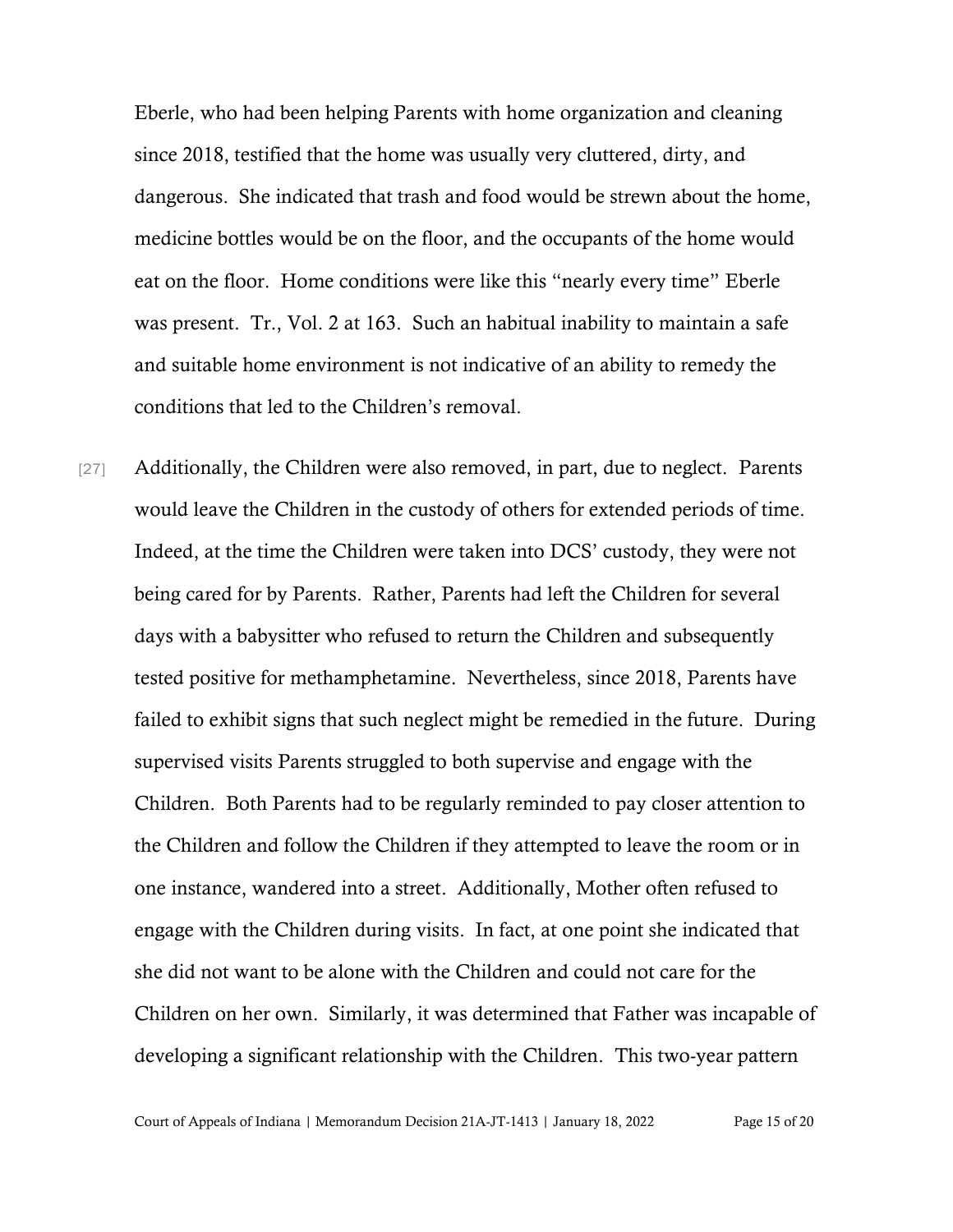of failing to connect with and supervise the Children in a controlled environment is not indicative of an ability to provide a safe, nurturing home.

[28] In addition to reviewing the initial reasons for removal we must also examine those factors that have led to continued placement outside of the home. *In re N.Q.*, 996 N.E.2d 385, 392 (Ind. Ct. App. 2013), *trans. denied*. Here, the record is littered with Parents' failure or outright refusal to engage in services and Mother's unwillingness to seek treatment for her mental health issues. Further, there is nothing to suggest that Mother ever addressed her drug problem or that Father stopped enabling her destructive behavior. Although Father argues that circumstances have changed and Parents are now engaged in services to rectify their problems, the record indicates these changes were not made until after the first day of the fact-finding hearing in July 2020. The time to take corrective action is early in the CHINS proceedings, *Prince v. Dep't Child Servs.*, 861 N.E.2d 1223, 1231 (Ind. Ct. App. 2007), and efforts made right before termination may be disregarded in light of prior conduct, *K.T.K.*, 989 N.E.2d at 1234. Parents spent two years either not engaging or refusing to participate in several services designed to bring the Children home. The time to act began when the Children were removed, not weeks before the termination of parental rights.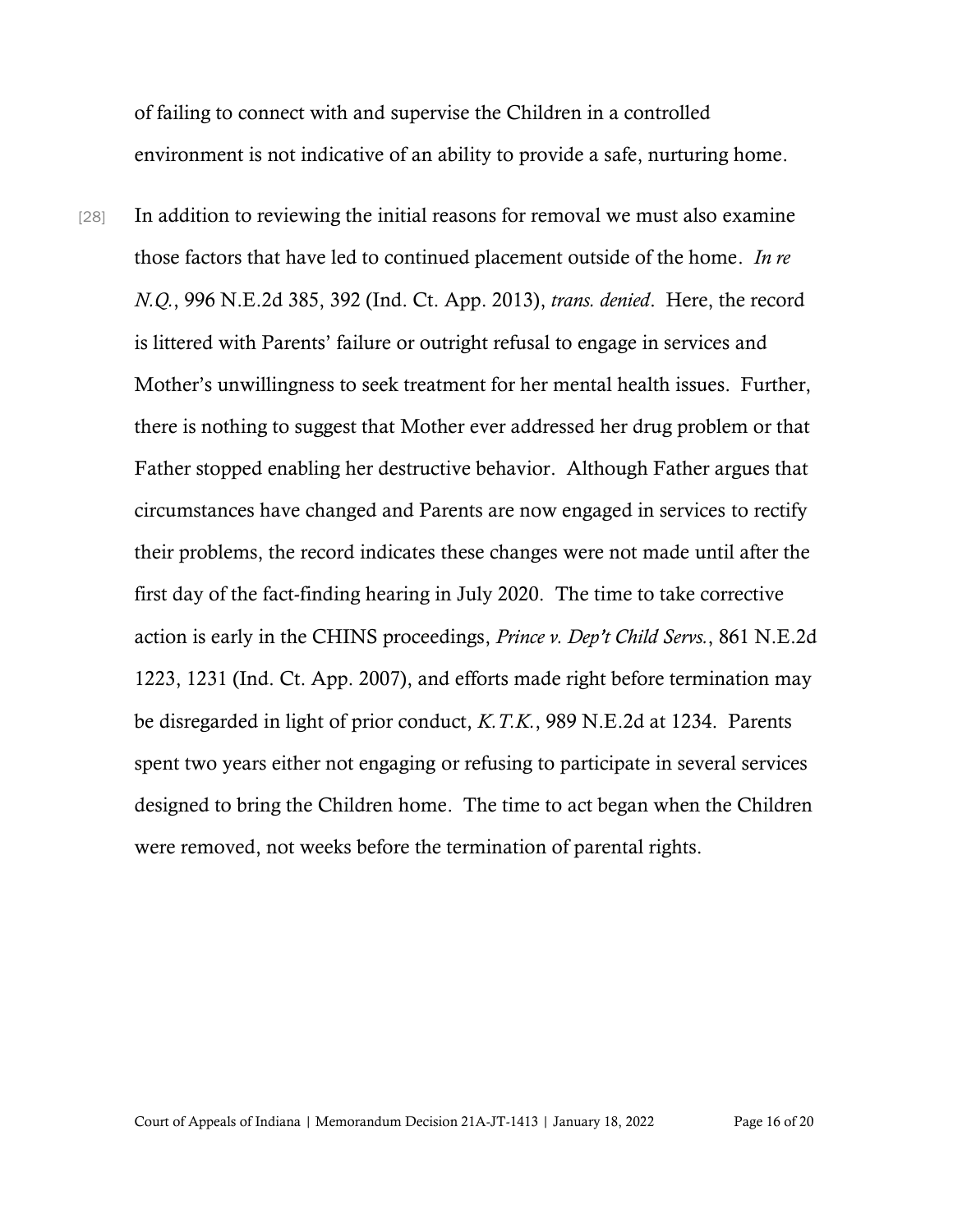[29] Therefore, we agree with the juvenile court that DCS established by clear and convincing evidence that there is a reasonable probability that the conditions resulting in the Children's removal will not be remedied.<sup>7</sup>

#### B. Best Interests of the Children

[30] Parents next contend that there was insufficient evidence to show that the termination of their parental rights is in the best interests of the Children. A determination of the best interests of a child is not based merely on the evidence identified by DCS, but instead is based on the totality of the circumstances. *Lang v. Starke Cnty. Off. of Fam. & Child.*, 861 N.E.2d 366, 373 (Ind. Ct. App. 2007), *trans. denied*. In making such a determination, the juvenile court must subordinate the interests of the parents to those of the child. *A.D.S. v. Ind. Dep't of Child Servs.*, 987 N.E.2d 1150, 1158 (Ind. Ct. App. 2013), *trans. denied*. And a child has a paramount interest in permanency. *K.T.K.*, 989 N.E.2d at 1235. Indeed, courts "need not wait until the child is irreversibly harmed such that the child's physical, mental and social development is permanently impaired before terminating the parent-child relationship." *Id*.

 $<sup>7</sup>$  Parents also argue the juvenile court erred in finding that the continuation of the parent-child relationship</sup> poses a threat to the Children's well-being. However, as noted above, Indiana Code section 31-35-2- 4(b)(2)(B) is written in the disjunctive and requires only one element be proven to terminate Parents' parental rights. *See In re L.S.*, 717 N.E.2d 204, 209 (Ind. 1999), *trans. denied*, *cert. denied*, 534 U.S. 1161 (2002)*.* Having concluded sufficient evidence exists to show a reasonable probability the conditions resulting in the Children's removal will not be remedied, we need not also determine whether the parent-child relationship poses a threat to the Children's well-being.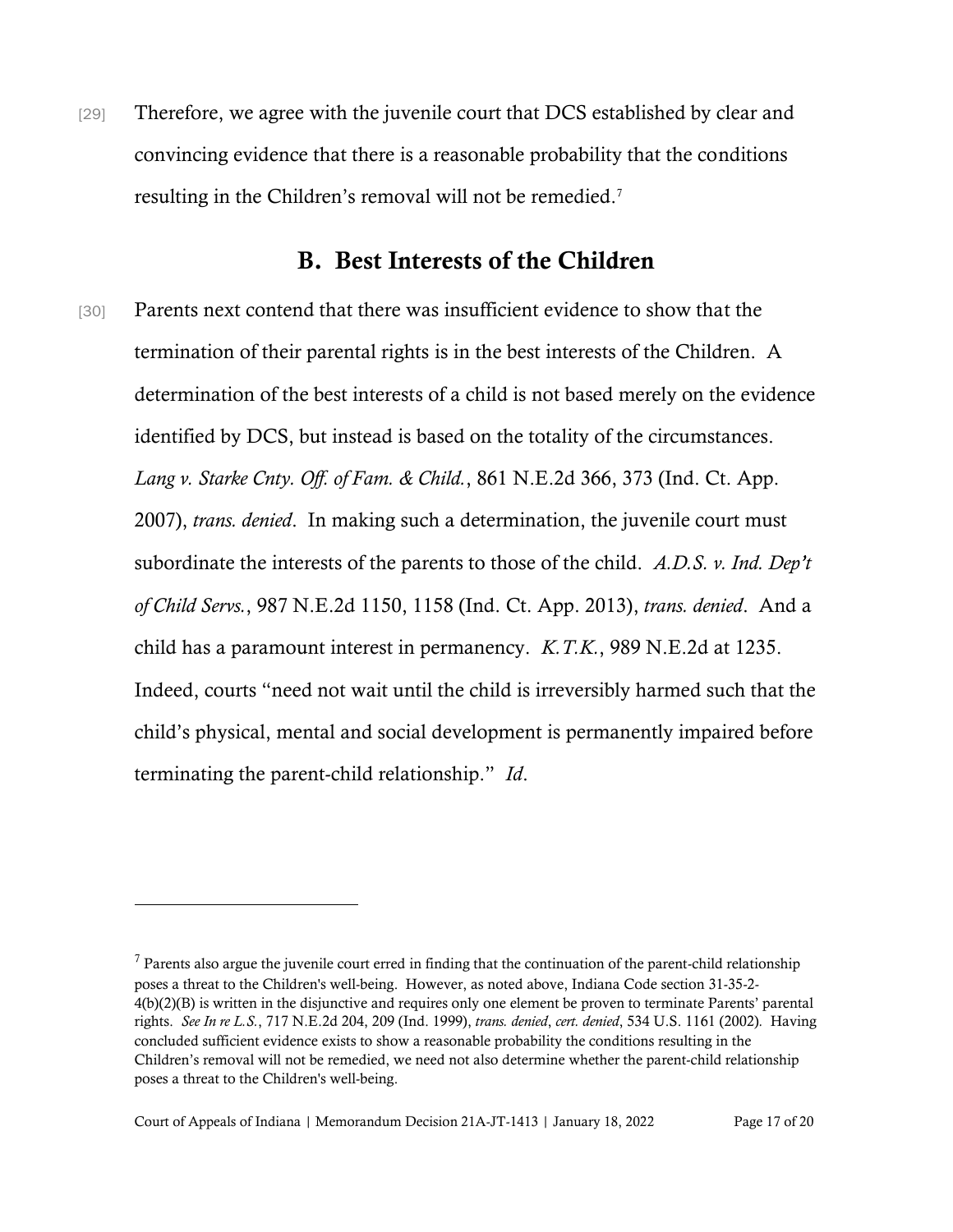- [31] The Children have been removed from Parents' care since March 2018. However, Parents have never progressed on the Children's case plan. Although Parents have participated in visitations and recently begun to utilize some services, any improvement observed in their level of engagement did not occur until after the fact-finding hearing on the termination of their parental rights began in June 2020. A two-year pattern of failing to progress on the Children's case plan will not be overlooked simply because recent improvements have been made. Forcing the Children to continue to wait for permanency while Parents attempt to make the necessary improvements to bring the Children home after nearly three years of failing to make similar changes is not in the best interests of the Children.
- [32] Further, when DCS first became involved, the Children were unhealthy and developmentally behind. Since their removal, the Children have made significant strides. The Children are now healthy, well adjusted, and up to date on their major developmental milestones. However, when forced to interact with Parents at supervised visits, the Children exhibit behavioral and developmental reversions before, during, and after the visits. Not only do the Children act out, but they engage in self-harm as C.R. picks at her skin until she bleeds and K.R. bangs his head against objects. Additionally, C.R. reverts back to the use of diapers. *See In re A.H.*, 832 N.E.2d at 571 (reasoning that the children's troubling behavior after visiting with their father demonstrates that termination of parental rights is in the best interest of the children). Therefore,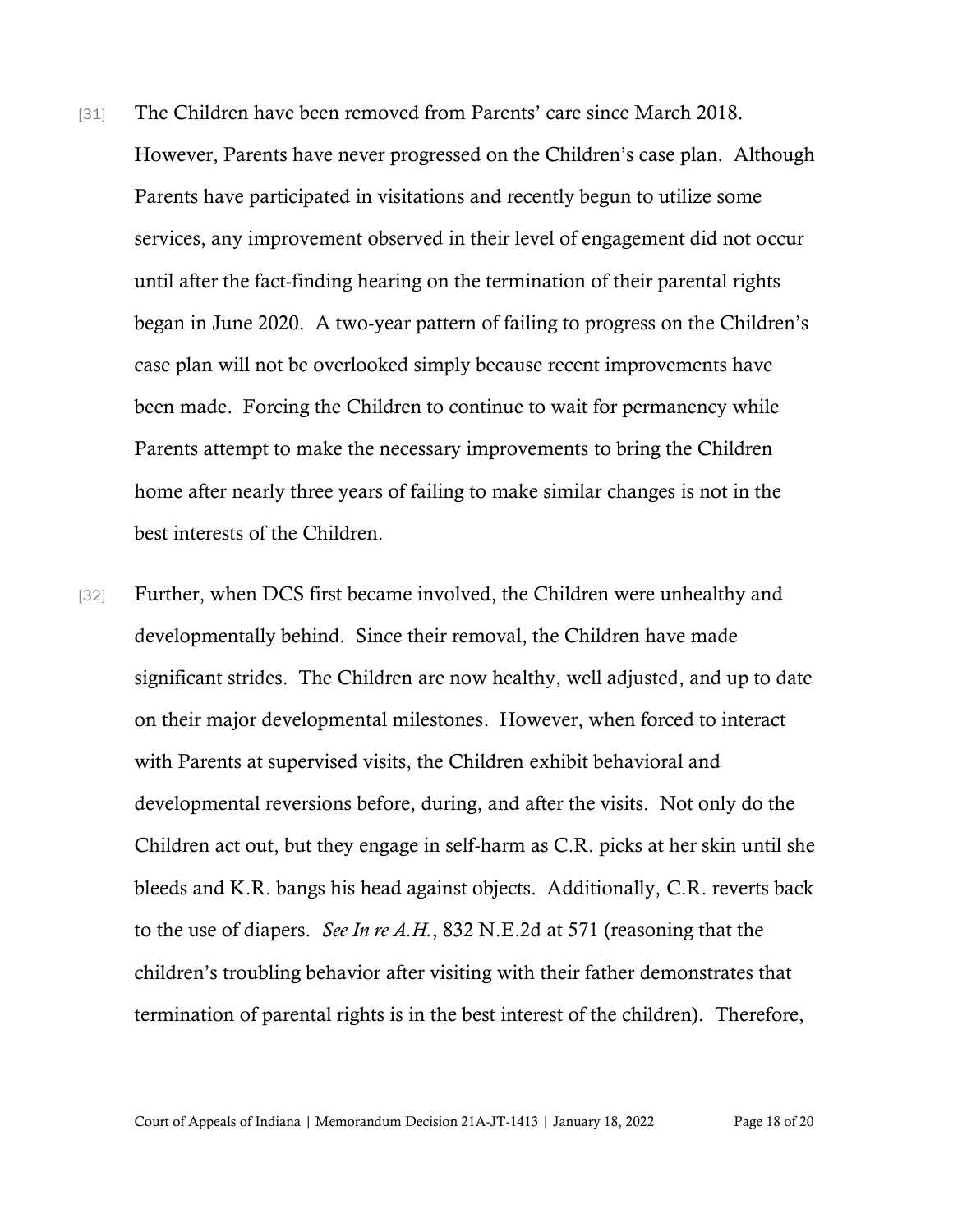we cannot say that the Children's response to visitations with Parents demonstrates that a continued parent-child relationship is in their best interests.

[33] Finally, testimony from the FCM combined with evidence that conditions resulting in the placement outside the home will not be remedied, is sufficient to show that termination of the parent-child relationship is in a child's best interests. *In re A.I.*, 825 N.E.2d 798, 811 (Ind. Ct. App. 2005), *trans. denied*. Here, FCMs Leffel and Duffer as well as homebased caseworker, Eberle, testified that termination is in the Children's best interests and, as detailed above, the conditions that led to the Children's removal are not likely to be remedied. Therefore, the totality of the evidence supports the juvenile court's judgment that termination of the parent-child relationship is in the Children's best interests. 8

## Conclusion

[34] We conclude that the majority of the challenged findings of fact are supported by the record and any erroneous findings did not prejudice Parents and thus, result in harmless error. Further, sufficient evidence showed that there is a

<sup>&</sup>lt;sup>8</sup> To the extent that Mother argues that termination of Parents' parental rights to the Children is improper because there are other children residing in Parents' home not subject to this proceeding, this court has previously determined that terminating a mother's parental rights to one child while simultaneously maintaining those rights in her other children is not improper when the child in question has been treated separately from his siblings throughout the case. *In re I.A.*, 903 N.E.2d 146, 156 (Ind. Ct. App. 2009). Here, the Children have been treated separately since their removal from Parents' care. The Children were the only children left in the care of the babysitter and were the only children DCS petitioned to be adjudicated CHINS. Parents' other children have never been brought into this case. Therefore, we find Mother's argument unpersuasive.